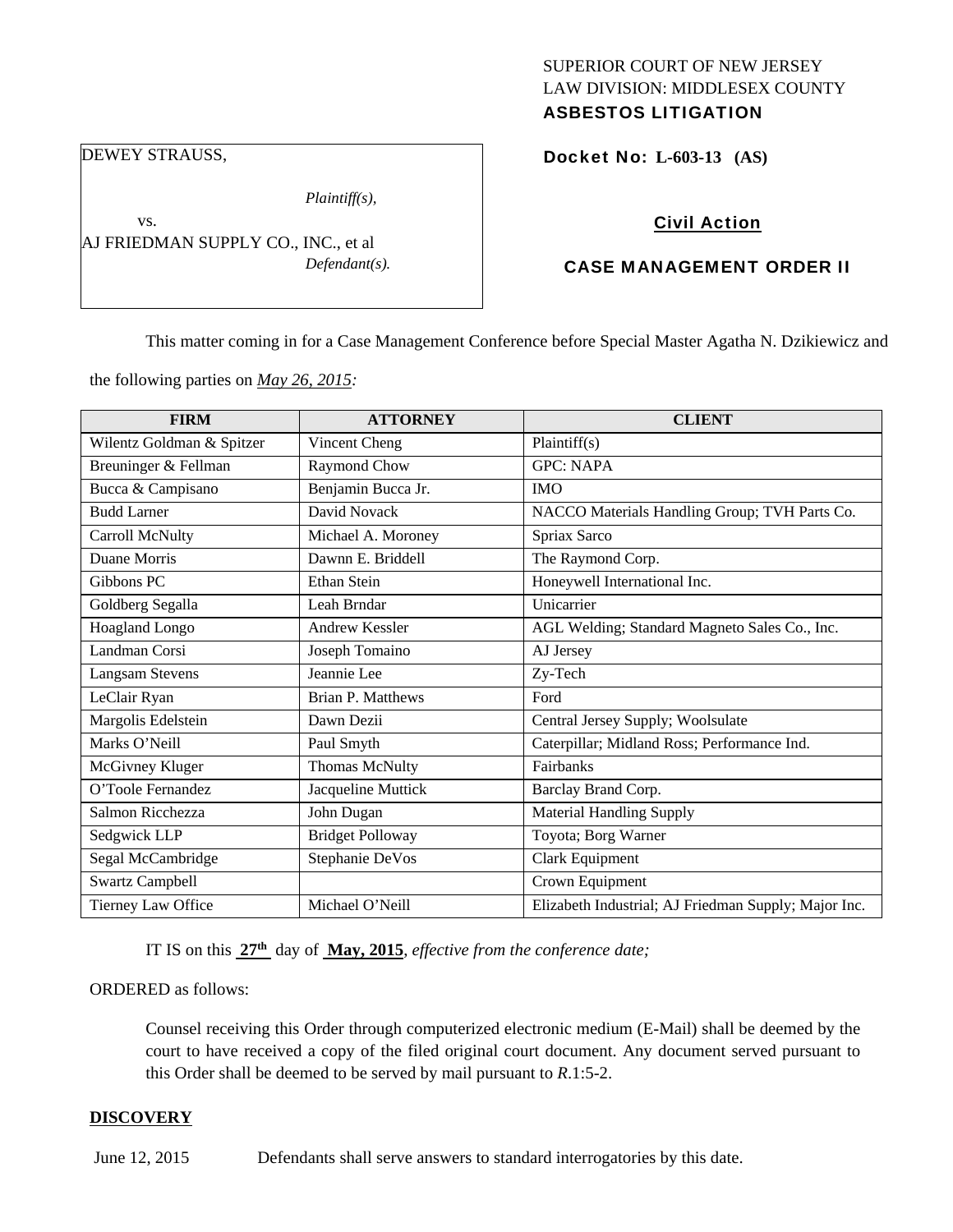| June 26, 2015      | Plaintiff shall propound supplemental interrogatories and document requests by this date.                                                                                                                   |
|--------------------|-------------------------------------------------------------------------------------------------------------------------------------------------------------------------------------------------------------|
| July 31, 2015      | Defendants shall serve answers to supplemental interrogatories and document requests by<br>this date.                                                                                                       |
| June 26, 2015      | Defendants shall propound supplemental interrogatories and document requests by this<br>date.                                                                                                               |
| July 31, 2015      | Plaintiff shall serve answers to supplemental interrogatories and document requests by this<br>date.                                                                                                        |
| September 30, 2015 | Plaintiff depositions shall be concluded by this date. Plaintiff's counsel shall contact the<br>Special Master within one week of this deadline if plaintiff depositions are not completed<br>by this date. |
| October 30, 2015   | Fact discovery, including depositions, shall be completed by this date. Plaintiff's counsel<br>shall contact the Special Master within one week of this deadline if all fact discovery is not<br>completed. |
| December 31, 2015  | Depositions of corporate representatives shall be completed by this date.                                                                                                                                   |

## **EARLY SETTLEMENT**

January 8, 2016 Settlement demands shall be served on all counsel and the Special Master by this date.

### **SUMMARY JUDGMENT MOTION PRACTICE**

| January 8, 2016   | Plaintiff's counsel shall advise, in writing, of intent not to oppose motions by this<br>date. |  |
|-------------------|------------------------------------------------------------------------------------------------|--|
| January 22, 2016  | Summary judgment motions shall be filed no later than this date.                               |  |
| February 19, 2016 | Last return date for summary judgment motions.                                                 |  |
| MEDICAL DEFENCE   |                                                                                                |  |

### **MEDICAL DEFENSE**

- December 31, 2015 Plaintiff shall serve medical expert reports by this date.
- February 29, 2016 The defense medical examination of plaintiff(s) shall be completed by this date.
- March 31, 2016 Defendants shall identify its medical experts and serve medical reports, if any, by this date. **In addition, defendants shall notify plaintiff's counsel (as well as all counsel of record) of a joinder in an expert medical defense by this date.**

#### **LIABILITY EXPERT REPORTS**

| March 18, 2016 | Plaintiff shall identify its liability experts and serve liability expert reports or a certified<br>expert statement by this date or waive any opportunity to rely on liability expert testimony. |
|----------------|---------------------------------------------------------------------------------------------------------------------------------------------------------------------------------------------------|
| April 22, 2016 | Defendants shall identify its liability experts and serve liability expert reports, if any, by<br>this date or waive any opportunity to rely on liability expert testimony.                       |

\_\_\_\_\_\_\_\_\_\_\_\_\_\_\_\_\_\_\_\_\_\_\_\_\_\_\_\_\_\_\_\_\_\_\_\_\_\_\_\_\_\_\_\_\_\_\_\_\_\_\_\_\_\_\_\_\_\_\_\_\_\_\_\_\_\_\_\_\_\_\_\_\_\_\_\_\_\_\_\_\_\_\_\_\_\_\_\_\_\_\_\_\_\_\_\_\_\_\_\_\_\_\_\_\_\_\_\_\_\_